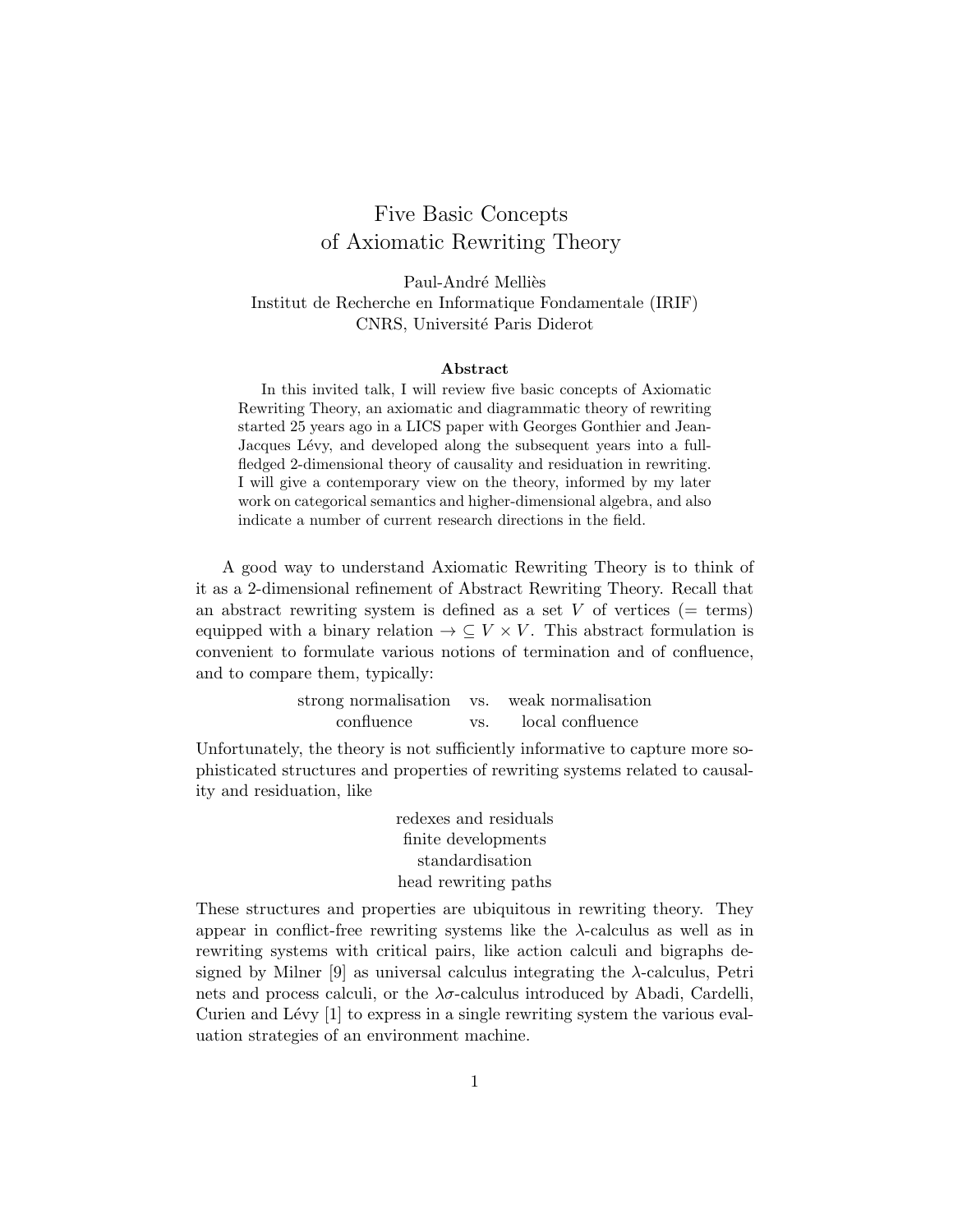It thus makes sense to refine Abstract Rewriting Theory into a more sophisticated framework where the causal structures of computations could be studied for themselves, in a generic way. Intuitively, the causal structure of a rewriting path  $f : M \to N$  is the cascade of elementary computations implemented by that path. In order to extract these elementary computations from the rewriting path f, one needs to trace operations ( $=$  redexes) inside it. This is achieved by permuting the order of execution of independent redexes executed by  $f$ . An axiomatic rewriting system is thus defined as a graph  $G = (V, E, \partial_0, \partial_1)$  consisting of a set V of vertices (= the terms), a set  $E$  of edges (= the redexes) and a pair of source and target functions  $\partial_0, \partial_1 : E \to V$  equipped moreover with a family of permutation tiles, satisfying a number of axiomatic properties.

1. Permutation tiles. The purpose of permutation tiles is to permute the order of execution of redexes. In our axiomatic setting, a permutation tile  $(f, g)$  is a pair of coinitial and cofinal rewriting paths of the form:

$$
f = M \xrightarrow{v} P \xrightarrow{u'} N
$$
  $g = M \xrightarrow{u} Q \xrightarrow{h} N$ 

where  $u, v, u'$  are redexes and h is a rewriting path. The intuition is that h computes the residuals of the redex  $v$  along the redex  $u$ . Two typical permutation tiles in the  $\lambda$ -calculus are the following one:



where  $h = v_1 \cdot v_2$  on the left-hand side and  $h = id$  on the right-hand side.

2. Standardisation cells. The permutation tiles are oriented, and generate a 2-dimensional rewriting system on the 1-dimensional rewriting paths. In order to distinguish this rewriting system from the original rewriting system, we call it the standardisation rewriting system. A standardisation path  $\theta$  between 1-dimensional rewriting paths  $f, g : M \rightarrow N$  is then written as

$$
\theta : f \Rightarrow g : M \twoheadrightarrow N
$$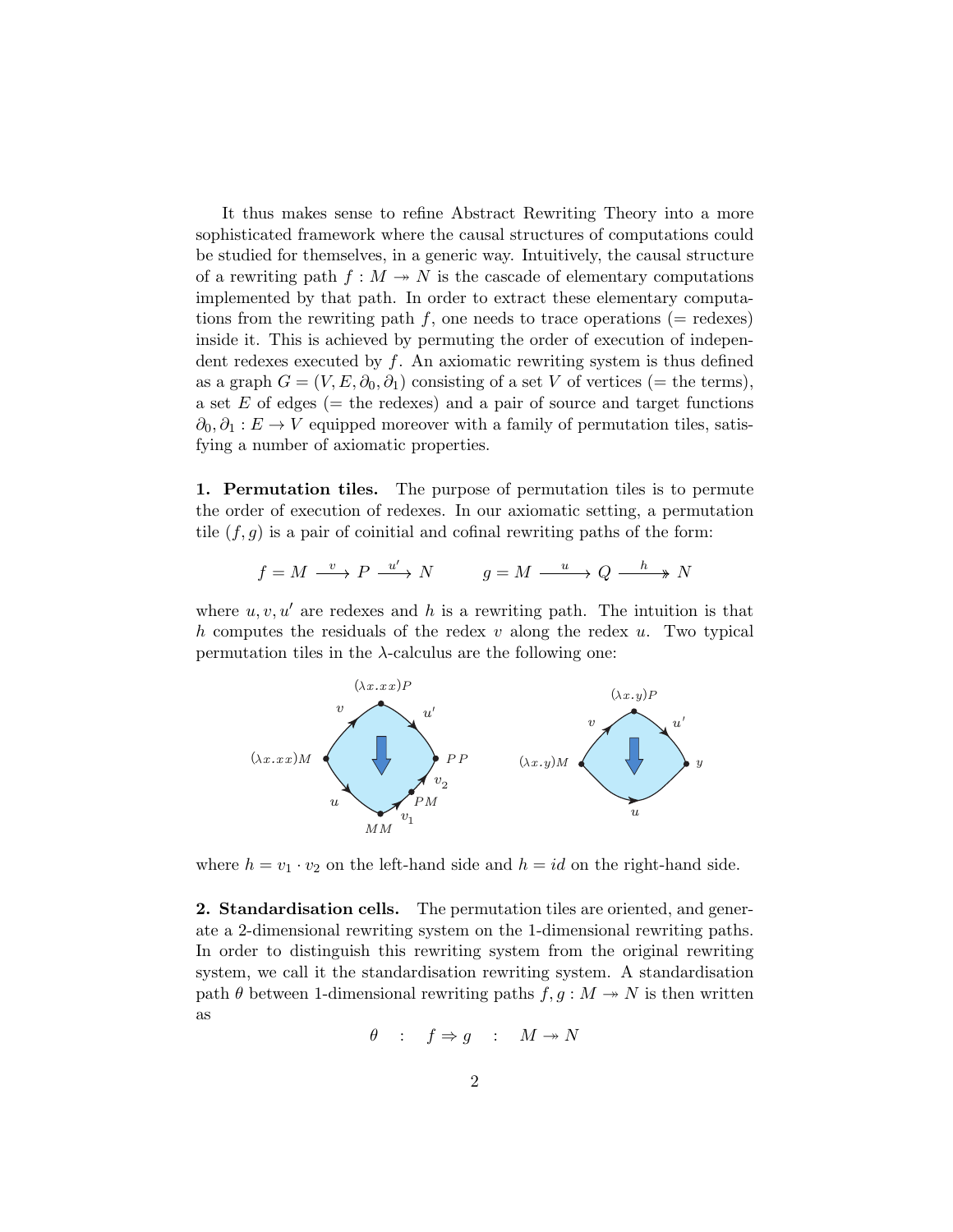The axioms of Axiomatic Rewriting Theory are designed to ensure that this 2-dimensional rewriting system is weakly normalising and confluent. In order to establish weak normalisation, one needs to clarify an important point: when should one consider that two standardisation paths

$$
\theta, \theta' \quad : \quad f \Rightarrow g \quad : \quad M \twoheadrightarrow N
$$

are equal? The question looks a bit esoteric, but it is in fact fundamental! By way of illustration, consider the following permutation tile in the λ-calculus:



where the two  $\beta$ -redexes u and v should be considered as syntactically disjoint because u is a  $\beta$ -redex of the subterm M and v is a  $\beta$ -redex of the disjoint subterm N. If one does not want to give a left-to-right precedence to the  $\beta$ -redex u over the  $\beta$ -redex v, one should equip the axiomatic rewriting system with two permutation tiles

$$
\theta_1: v \cdot u' \Rightarrow u \cdot v' \qquad \qquad \theta_2: u \cdot v' \Rightarrow v \cdot u'.
$$

The task of the permutation tile  $\theta_1$  is to permute u before v, while the task of the permutation tile  $\theta_2$  is to permute v before u. It thus makes sense to require that their composite are equal to the identity in the standardisation rewriting system:

$$
\theta_1; \theta_2 = id : v \cdot u' \Rightarrow v \cdot u' \qquad \qquad \theta_2; \theta_1 = id : u \cdot v' \Rightarrow u \cdot v'
$$

Of course, this enforces that  $\theta_1$  and  $\theta_2$  are inverse. One declares in that case that the permutation tile (1) is reversible. A standardisation path  $\theta : f \Rightarrow g$ consisting only of such reversible permutation tiles is called reversible, and one writes  $\theta$ :  $f \simeq g$  in that case. A simple and elegant way to describe the equational theory on standardisation paths is to equip every permutation tile  $(f, g)$  with an ancestor function  $\varphi : [n] \to [2]$  where  $[k] = \{1, \ldots, k\}$  and n is the length of the path  $g = u \cdot h$ . The purpose of the function  $\varphi$  is to map the index of redex in  $g = u \cdot h$  to the index of its ancestor  $f = v \cdot u'$ , in the following way: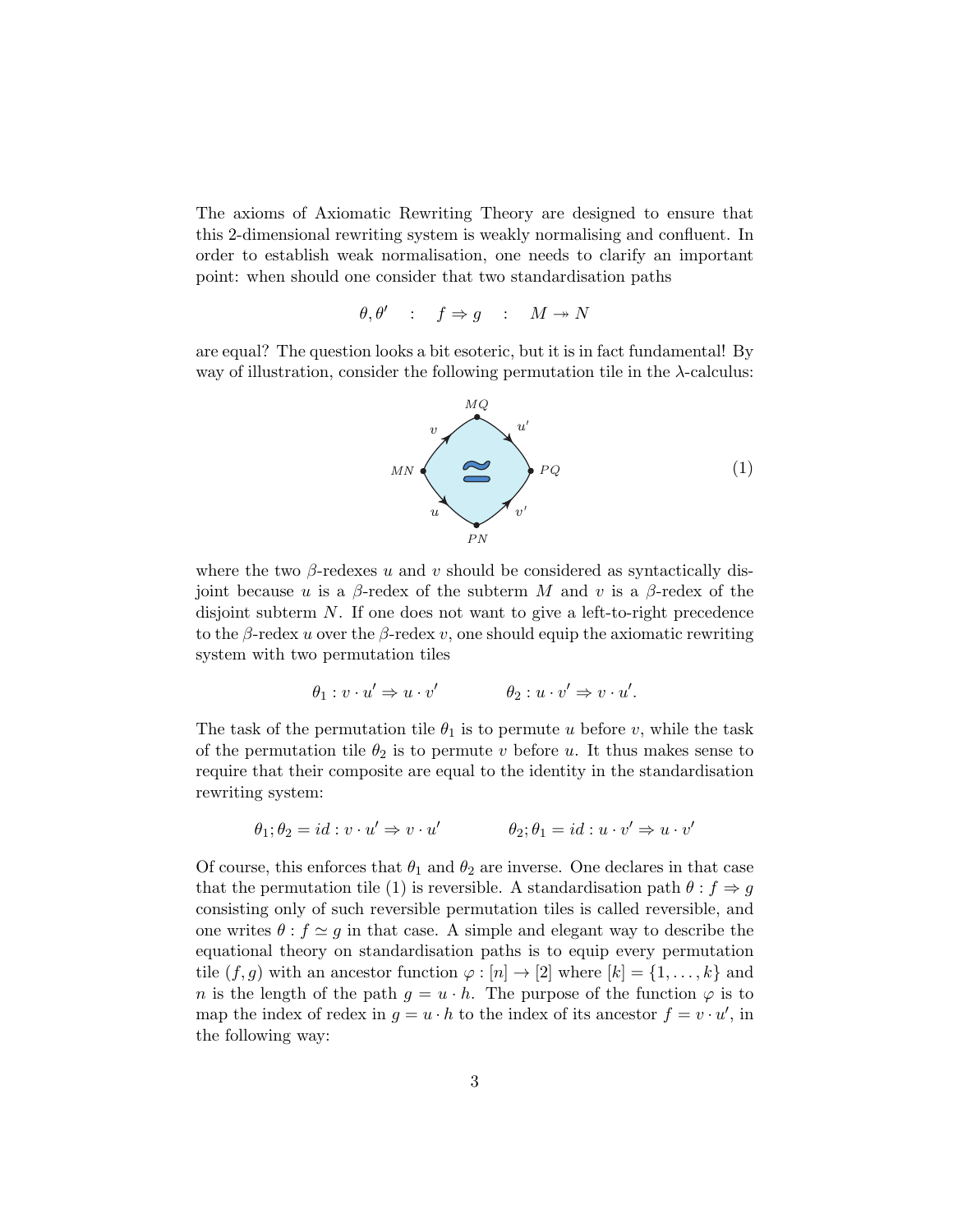

By way of illustration, the permutation tiles equipped with their ancestor functions may be composed in the following way in the  $\lambda$ -calculus:



This leads us to identify two standardisation paths  $\theta$ ,  $\theta'$ :  $f \Rightarrow g$  when they produce the same ancestor function. A standardisation cell is then defined as an equivalence class of standardisation paths  $\theta$ ,  $\theta'$  :  $f \Rightarrow g$  modulo this equivalence relation. Note in particular that the equivalence relation identifies the standardisation path  $\theta_1$ ;  $\theta_2$  with the identity, and similarly for  $\theta_2$ ;  $\theta_1$ .

In this way, one defines for every axiomatic rewriting system  $G$  a 2category  $\text{Std}(G)$  of whose objects are the vertices (= terms) of G, whose morphisms are the paths ( $=$  rewriting paths) of  $G$ , and whose 2-cells are the standardisation cells. One declares that two rewriting paths  $f, g : M \rightarrow N$ are equivalent modulo redex permutation (noted  $f \sim g$ ) when f and g are in the same connected component of the hom-category  $\text{Std}(G)(M, N)$  of rewriting paths from  $M$  to  $N$ . This means that one can construct a zig-zag of standardisation paths between  $f$  and  $g$ . We also like to say that the rewriting paths f and g are homotopy equivalent when  $f \sim g$ .

**3. Standard rewriting paths.** A rewriting path  $f : M \rightarrow N$  is called standard when every standardisation cell  $\theta : f \Rightarrow g : M \rightarrow N$  is reversible. The standardisation theorem states that

Standardisation Theorem. For every rewriting path  $f : M \rightarrow N$  there exists a standardisation cell  $\theta : f \Rightarrow g$  to a standard rewriting path  $g : M \rightarrow N$ .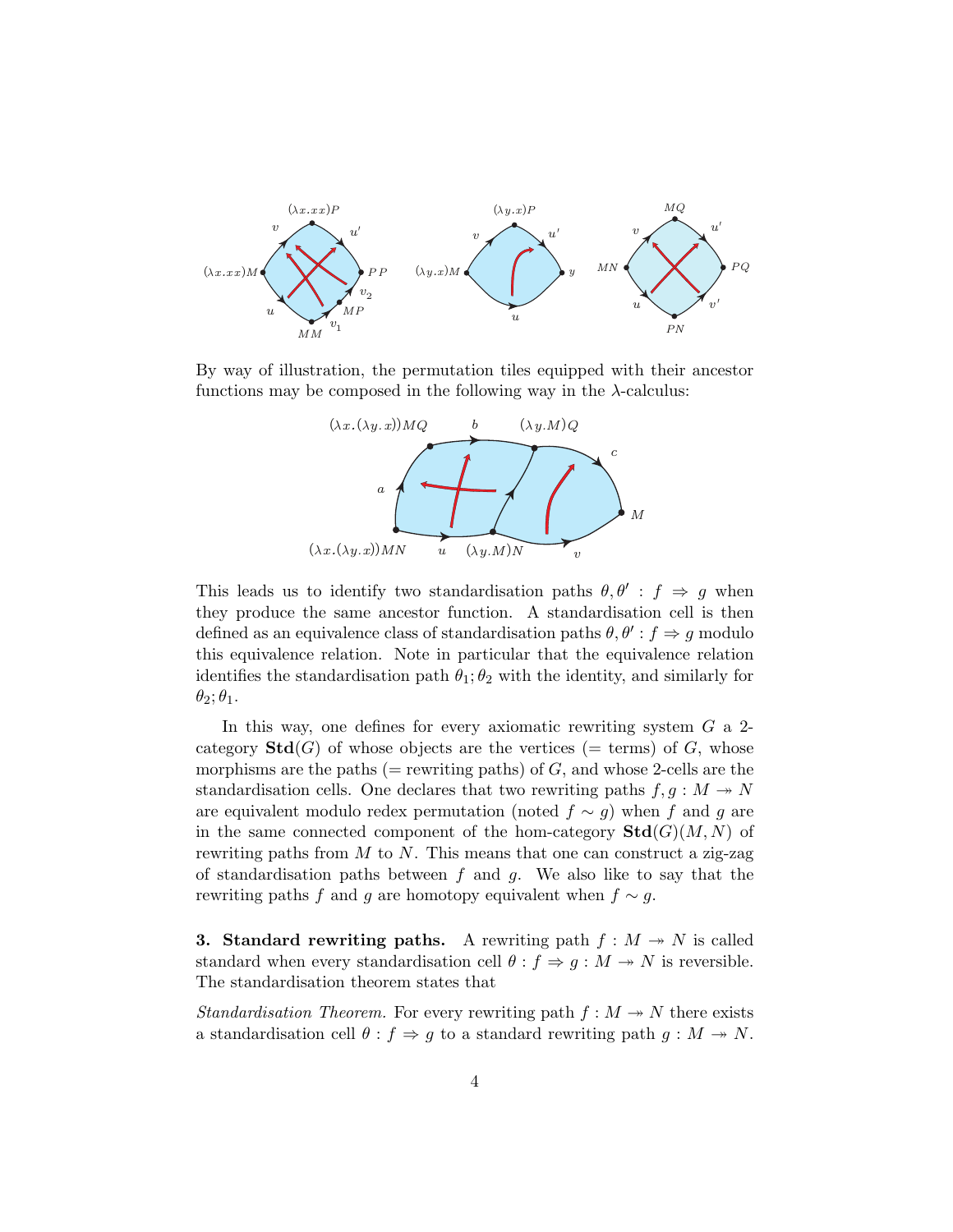Moreover, this standard rewriting path is unique in the sense that for every standardisation cell  $\theta' : f \Rightarrow g'$  to a standard rewriting path  $g' : M \twoheadrightarrow N$ , there exists a reversible standardisation path  $\theta'' : g' \simeq g$  such that  $\theta = \theta'; \theta''$ .

The theorem is established in any axiomatic rewriting system G using the elementary axioms on the permutation tiles provided by the theory. As a matter of fact, the property is even stronger: it states that there exists a unique standardisation cell  $\theta$  from f to the standard rewriting path g. This means that every standard path  $g : M \rightarrow N$  is a terminal object in its connected component of rewriting paths  $f : M \to N$ . See [3, 4, 8] for details.

4. External rewriting paths. An external rewriting path  $e : M \rightarrow N$ is defined as a rewriting path such that for every standard rewriting path  $f: N \to P$ , the composite rewriting path  $e \cdot f : M \to P$  is standard. Note in particular that every external rewriting path is standard. Accordingly, a rewriting path  $m : M \to N$  is called internal when for every standardisation cell  $\theta : m \Rightarrow e \cdot f$  where the rewriting path e is external, the rewriting path e is in fact the identity on  $M$ . One establishes the following property in every axiomatic rewriting system, see [6] for details:

Factorisation Theorem: For every rewriting path  $f : M \rightarrow N$ , there exists a unique external rewriting path  $e : M \to P$  and a unique internal rewriting path  $m : P \to N$  up to permutation equivalence such that  $f \sim e \cdot m$ . This factorization is moreover functorial.

5. Head-rewriting paths. The factorization theorem is supported by the intuition that only the external part  $e : M \rightarrow P$  of a rewriting path  $f: M \rightarrow N$  performs relevant computations, while the internal part m:  $P \rightarrow N$  produces essentially useless extra computations. The factorization property plays a fundamental role in the theory. In particular, it enables us to establish a stability theorem which shows the existence of head-rewriting paths in every axiomatic rewriting system, even the rewriting system is nondeterministic and has critical pairs. The stability theorem states that under very general and natural assumptions on a set  $\mathcal H$  of head-values, see [7], the following property holds:

Stability Theorem: For every term  $M$  of the axiomatic rewriting system, there exists a cone of external paths (called head-rewriting paths)

$$
e_i : M \twoheadrightarrow V_i \qquad \text{with } V_i \in \mathcal{H}
$$